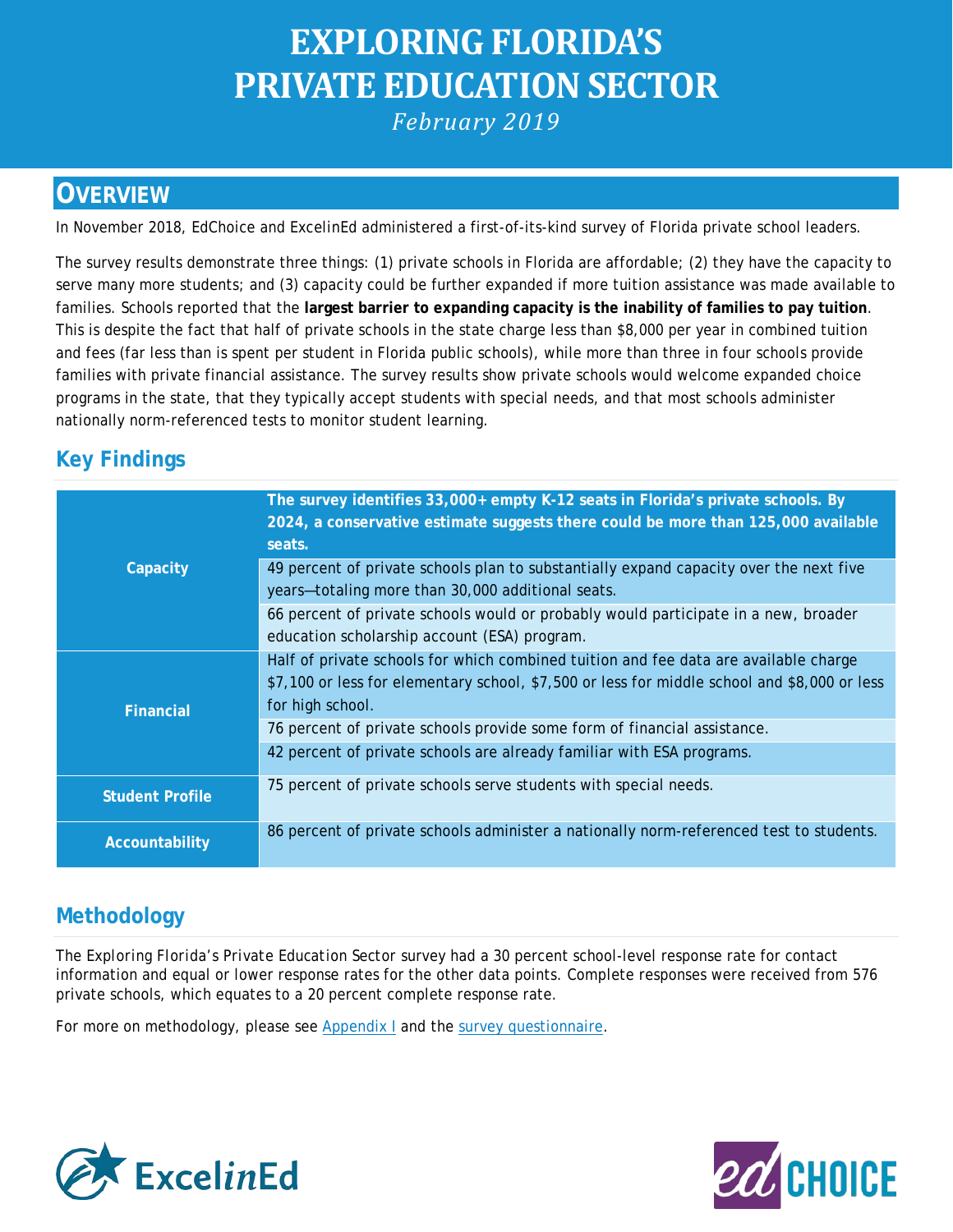## **Background**

Nationally, private school enrollment remains stubbornly **out of reach for low-income families**, and **access has declined for middle-income families** who are finding it increasingly difficult to afford tuition.[1](#page-1-0) Better understanding the characteristics of Florida's private school sector can inform policymakers in the Sunshine State, who have shown continued interest in expanding access to programs that empower families with educational opportunity. Currently, Florida has four private educational choice programs—two tax-credit scholarships, one voucher and one education scholarship account (ESA) program.

The number of schools participating in at least one of Florida's four current educational choice programs who responded to the survey enroll a total of 43,271 voucher, tax-credit scholarship or ESA students. Based on most recent data available at the time of writing, the respondent schools represent nearly one-third of Florida's educational choice students (31%; 43,[2](#page-1-1)71 of 140,898 participating students).<sup>2</sup>

The following chart illustrates the representation of these programs in the survey responses.

| <b>Program Name</b><br>(Year Enacted)                                                    | Program<br><b>Type</b>    | <b>Eligibility</b>                                      | <b>Statewide</b><br><b>Student</b><br><b>Enrollment</b> | <b>Survey</b><br><b>Respondent</b><br><b>Student</b><br><b>Enrollment</b> | % of Student<br><b>Enrollment</b><br><b>Represented</b><br>by Survey<br><b>Respondents</b> |
|------------------------------------------------------------------------------------------|---------------------------|---------------------------------------------------------|---------------------------------------------------------|---------------------------------------------------------------------------|--------------------------------------------------------------------------------------------|
| John M. McKay<br><b>Scholarships for Students</b><br>with Disabilities Program<br>(1999) | Voucher                   | Students with<br>disabilities                           | 29,462                                                  | 9,136                                                                     | 31%                                                                                        |
| <b>Florida Tax Credit</b><br><b>Scholarship Program</b><br>(2001)                        | Tax-Credit<br>Scholarship | Means-tested                                            | 99,453                                                  | 32,052                                                                    | 32%                                                                                        |
| <b>Gardiner Scholarship</b><br>Program<br>(2014)                                         | <b>ESA</b>                | Students with<br>disabilities                           | 11,917                                                  | 2,036                                                                     | 17%                                                                                        |
| <b>Hope Scholarship Program</b><br>(2018)                                                | Tax-Credit<br>Scholarship | Students who<br>are bullied or<br>victims of<br>assault | 66                                                      | 47                                                                        | 71%                                                                                        |

#### *Educational Choice Program Represented in the Survey*

Number of respondent schools = varies by item with overall of 573; item response rate = 20% *Source: EdChoice and ExcelinEd Florida Private School Survey, for 2018-2019 school year.* 

<span id="page-1-1"></span><span id="page-1-0"></span> <sup>1</sup> Richard J. Murnane, Sean F. Reardon, Preeya P. Mbekeani and Anne Lamb (2018), *Who Goes to Private School? Long-Term Enrollment Trends by Family Income*, EducationNext*, 18*(4), pp. 56–66, retrieved from [https://www.educationnext.org/files/ednext\\_xviii\\_4\\_murnane\\_et\\_al.pdf](https://www.educationnext.org/files/ednext_xviii_4_murnane_et_al.pdf) <sup>2</sup> Authors' calculations; EdChoice (2019), *The ABCs of School Choice: The Comprehensive Guide to Every Private School Choice Program in America*, 2019 edition, pp. 17, 33, 95 and 97, retrieved from [https://www.edchoice.org/wp-content/uploads/2019/01/The-ABCs-of-School-Choice-2019-](https://www.edchoice.org/wp-content/uploads/2019/01/The-ABCs-of-School-Choice-2019-Edition.pdf) [Edition.pdf](https://www.edchoice.org/wp-content/uploads/2019/01/The-ABCs-of-School-Choice-2019-Edition.pdf)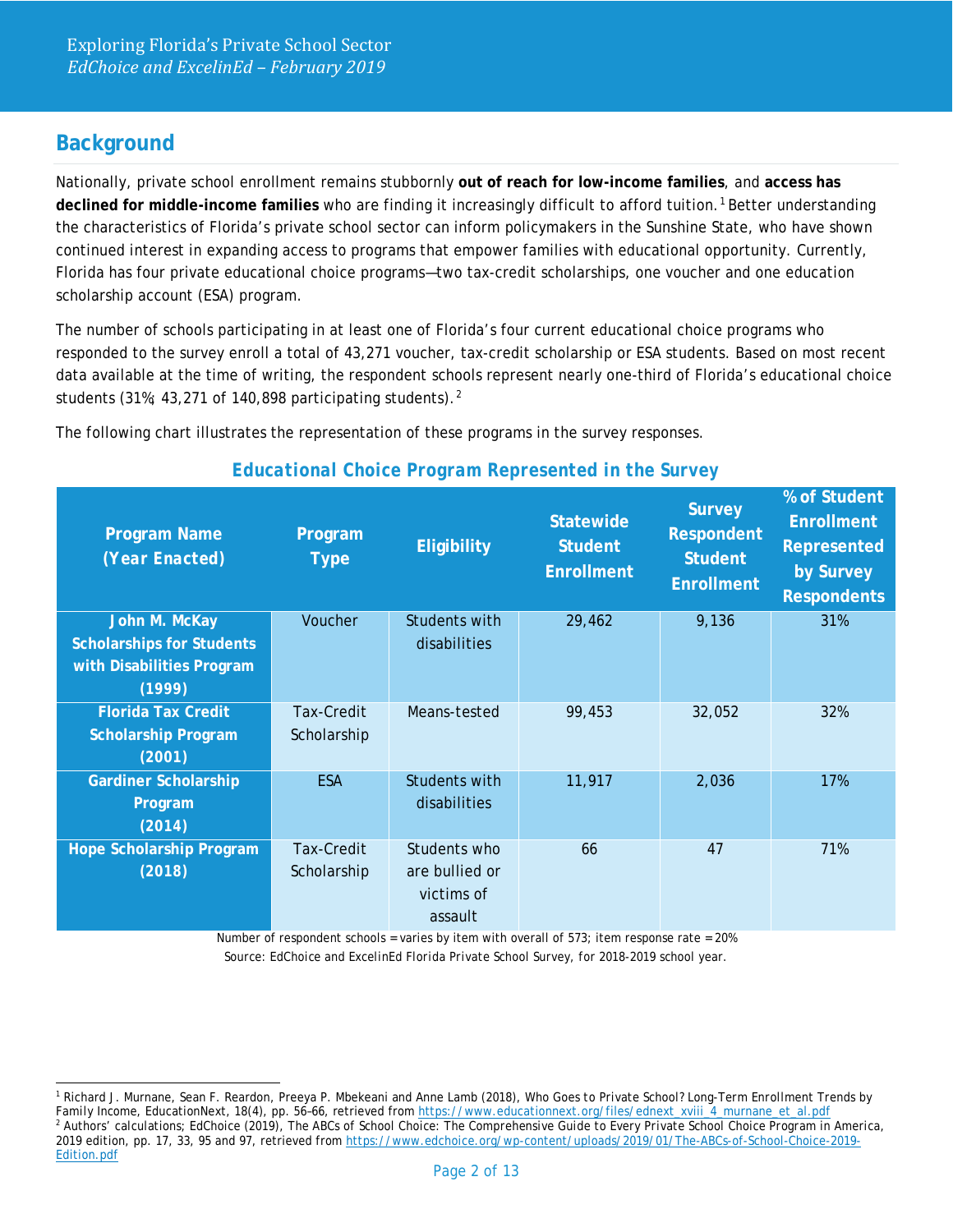## **SURVEY FINDINGS**

## **Private School Capacity & Growth**

#### **Do Florida's Private Schools Have Available Seats for New Students?**

Of the schools taking part in the survey, estimates show the state's private schools have at least 33,490 open seats across PreK–12. This is an estimate provided directly by the 711 private schools in this survey that responded to enrollment and capacity questions. Considering that respondent schools represent slightly more than one-third of the state's private school students, the projected estimate for Florida's total private school sector could be closer to 96,300 open seats if schools that did not respond to the survey have similar rates of open seats.

| Known Available Seats in Respondent Florida Private Schools |                           |  |
|-------------------------------------------------------------|---------------------------|--|
| Private School Grade Level                                  | Number of Available Seats |  |
| Prekindergarten                                             | 3,612                     |  |
| Kindergarten                                                | 3,968                     |  |
| <b>Elementary School</b>                                    | 11,597                    |  |
| Middle School                                               | 7,172                     |  |
| High School                                                 | 9,739                     |  |
| Ungraded <sup>3</sup>                                       | 1,022                     |  |
| K-12 Total                                                  | 33,490                    |  |

Number of respondent schools =  $711$ ; item response rate =  $25%$ 

*Source: EdChoice and ExcelinEd Florida Private School Survey, for 2018-2019 school year.*

<span id="page-2-0"></span><sup>&</sup>lt;sup>3</sup> Ungraded schools refer to Montessori schools, Waldorf schools, mastery-based schools, or other schools that either group students of differing ages in the same environment or advance students based on meeting competencies, not seat time.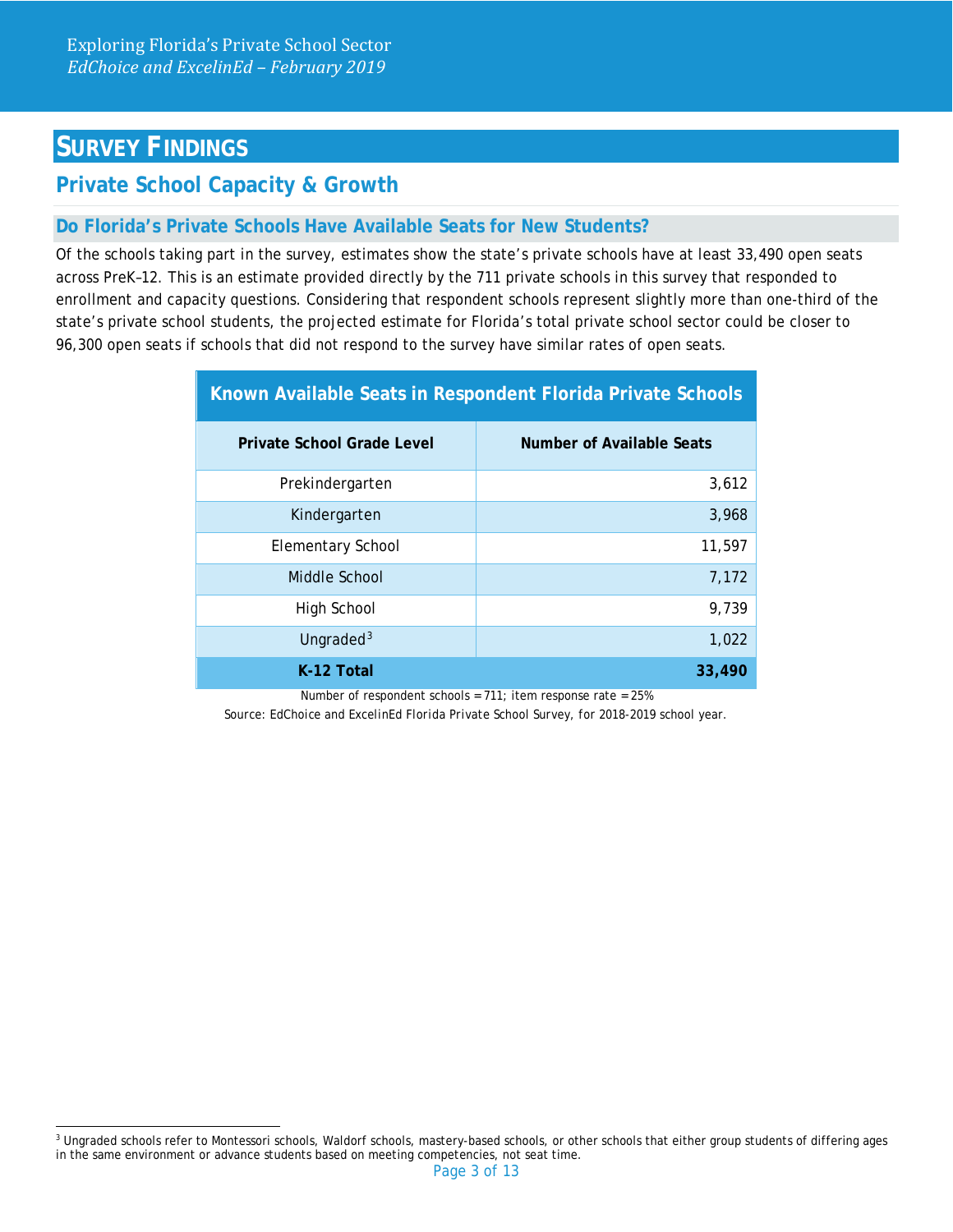## **Are Schools Looking to Expand Capacity in the Next Five Years?**

Florida private school leaders were asked if they are planning to substantially expand capacity over the next five years, and roughly half (49%; 348 of 708 schools) said they were. The total number of planned seats is 30,393, with an average of 50 seats per respondent school and a median of 88 seats. Combined with current projected capacity and not accounting for any enrollment changes, this means that there could be more than 125,000 available seats for K–12 students in Florida private schools by 2024. This is a conservative estimate and does not reflect potential enrollment growth from policy changes that could inject more investment in the state's private school sector.

| <b>Planned Capacity Increases in Respondent</b><br><b>Florida Private Schools</b> |        |  |
|-----------------------------------------------------------------------------------|--------|--|
| <b>Number of Seats</b>                                                            |        |  |
| Average                                                                           | 88     |  |
| Median                                                                            | 50     |  |
| Total                                                                             | 30,393 |  |

Number of respondent schools = 348; item response rate = 12% *Source: EdChoice and ExcelinEd Florida Private School Survey, for 2018-2019 school year.*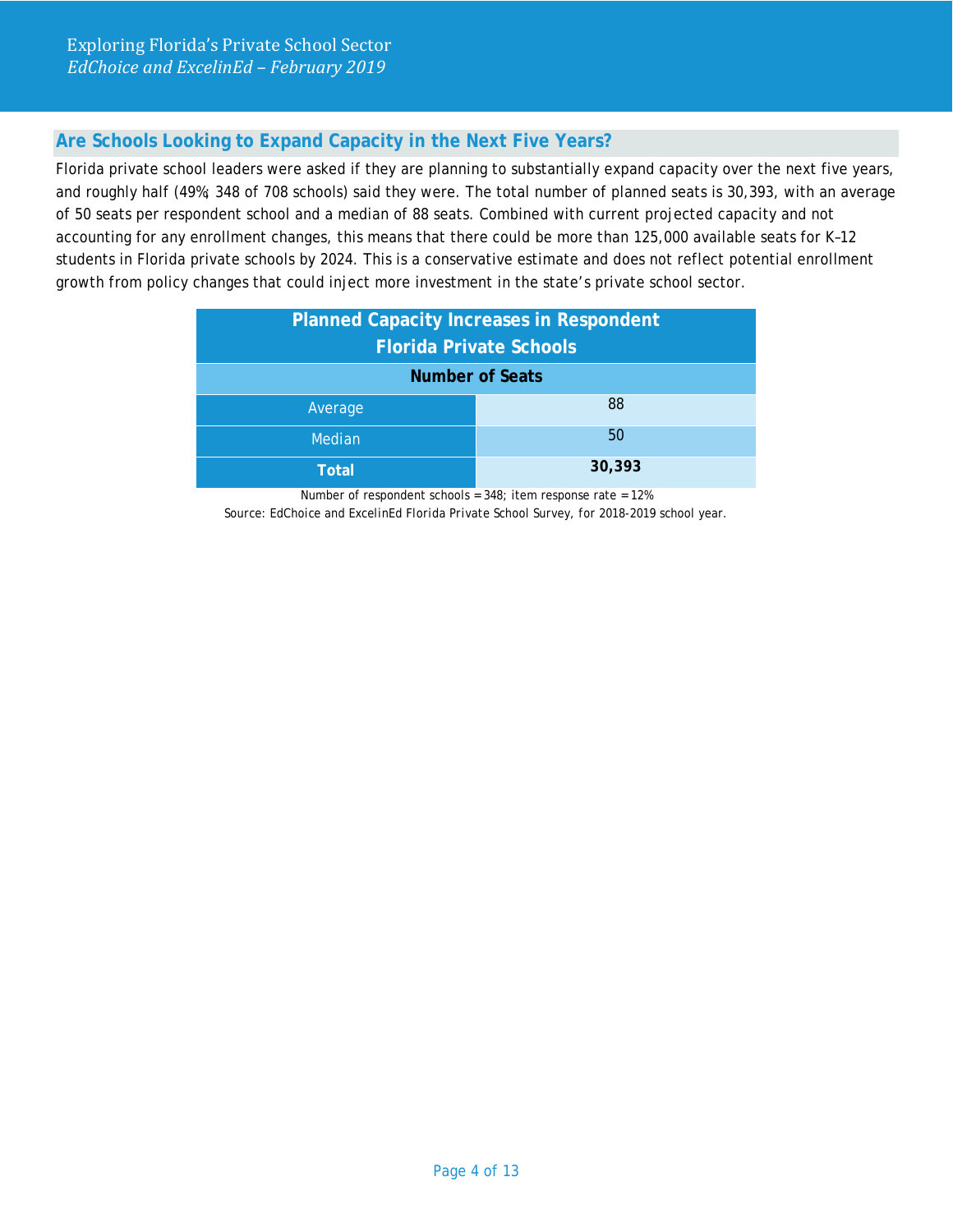What Do Schools See as Barriers to Growth?

Leaders of Florida private schools were asked whether they saw six items as a major barrier, a minor barrier or not a barrier when it came to enrolling more students in their school. More than four out of five respondents (85%; 584 of 690 schools) said fewer families able to afford tuition costs is a barrier, with nearly half of respondents (48%; 332 of 690 schools) saying that this is a major barrier to growth. Two out of five respondents see facility constraints (can't find affordable larger facilities) as a major barrier to growth (40%; 279 of 690 schools). More than two-thirds of respondents also said the following are barriers to growth: increasing labor costs (72%; 494 of 686 schools), tuition-free alternatives such as charters and magnets (70%; 477 of 685 schools) and fewer contributions from private donors (69%; 471 of 685 schools).

#### *Barriers to Growth for Respondent Florida Private Schools (2018–19)*



Number of respondent schools = varies by item with overall of 693; item response rate =  $25\%$ *Source: EdChoice and ExcelinEd Florida Private School Survey, for 2018-2019 school year.*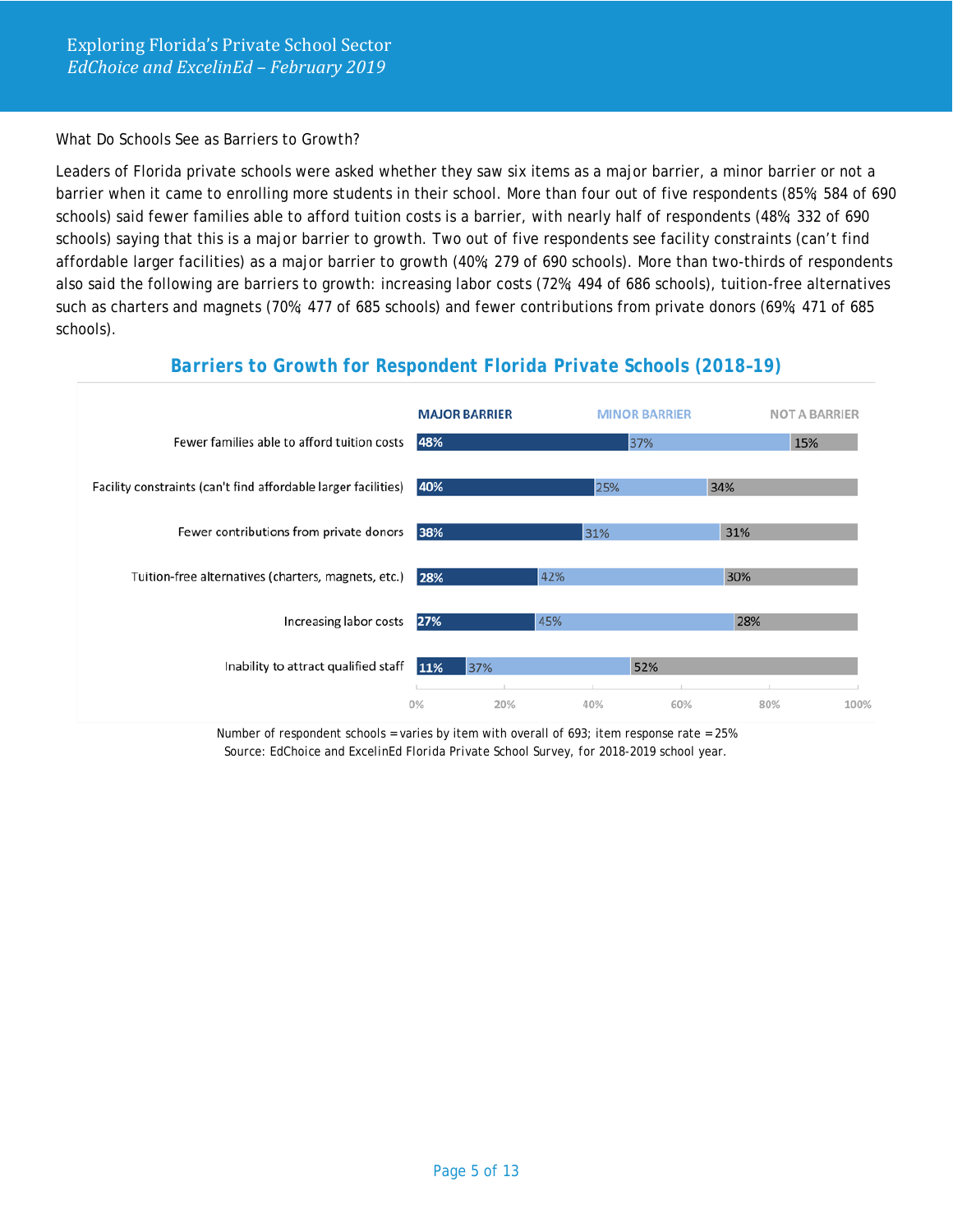## **Education Scholarship Account Awareness & Interest**

Florida private schools were asked how familiar they are with the concept of education scholarship accounts (ESAs) for K–12 education. ESAs are the newest form of private educational choice that allow parents to receive a deposit of public funds into government-authorized accounts with restricted, multiple uses.<sup>[4](#page-5-0)</sup> Funds can cover private school tuition and fees, online learning programs, private tutoring, community college costs, higher education expenses and other approved customized learning services and materials. In Florida, ESAs are currently restricted to students with certain special needs.

#### **Are Schools Familiar with the Concept of ESAs?**

Only two out of five private schools (42%; 281 of 677 schools) indicated they were already familiar with ESAs. Notably, 51 percent of schools reported enrolling students through the Gardiner Scholarship Program, which started in 2014 and is Florida's current ESA program. The discrepancy may be due to private school leaders not realizing that the Gardiner Scholarship is, in fact, a multi-use ESA program. Nearly two-fifths of Florida private schools (38%; 259 of 677 schools) said they were "not at all familiar" with ESAs, meaning they may not have heard of such programs prior to taking the survey.

| Respondent Florida Private Schools' Familiarity with ESAs |                                   |  |
|-----------------------------------------------------------|-----------------------------------|--|
| Response                                                  | <b>Percent of Private Schools</b> |  |
| Very Familiar                                             | 17%                               |  |
| Somewhat Familiar                                         | 25%                               |  |
| Not Too Familiar                                          | 20%                               |  |
| Not at All Familiar                                       | 38%                               |  |

Number of respondent schools =  $677$ ; item response rate =  $24\%$ 

*Source: EdChoice and ExcelinEd Florida Private School Survey, for 2018-2019 school year.*

#### **If Enacted, Would Schools Participate in a Broader ESA Program?**

When asked if they would participate in an ESA program open to all (or most) of the state's students, two out of three respondent private schools (66%; 440 of 668 schools) said "yes" or "probably yes." Another 21 percent of schools (143 of 668 schools) said "maybe." Thirty-five schools (5%) said they probably would not participate, and 50 schools (7%) said they would not participate.

<span id="page-5-0"></span> <sup>4</sup> EdChoice (2019), What Is an Education Savings Account? [Web page], accessed January 3, 2019, retrieved from https://www.edchoice.org/schoolchoice/types-of-school-choice/education-savings-account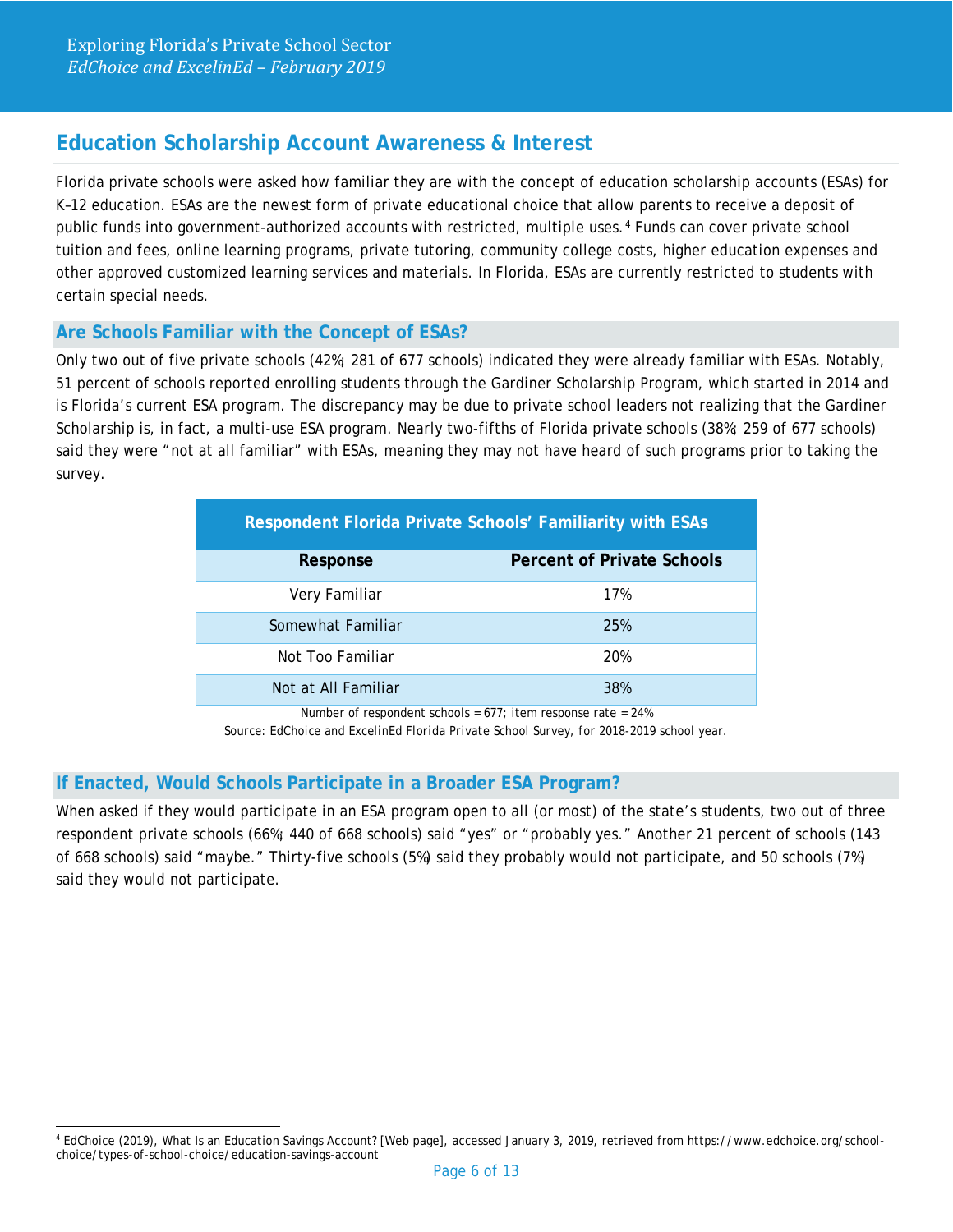



Number of respondent schools = 668; item response rate = 24% *Source: EdChoice and ExcelinEd Florida Private School Survey, for 2018-2019 school year.*

## **Would Schools Be More Likely to Expand Their Current/Planned Capacity to Serve More Students if a New ESA Program Were Enacted by the Legislature?**

If a new ESA program were enacted, three out of five respondent private schools (60%; 349 of 578 schools) would or probably would expand their current/planned capacity. This would be in addition to the estimated 96,000 seats currently available and the more than 125,000 seats available by 2024.

| Florida Private Schools' Responses to Expanding Capacity of<br><b>Potential ESA Program Enacted</b> |                                   |  |
|-----------------------------------------------------------------------------------------------------|-----------------------------------|--|
| Response                                                                                            | <b>Percent of Private Schools</b> |  |
| Yes.                                                                                                | 29%                               |  |
| Probably Yes                                                                                        | 31%                               |  |
| Maybe                                                                                               | 29%                               |  |
| Probably Not                                                                                        | 8%                                |  |
| No                                                                                                  | 3%                                |  |

Number of respondent schools = 578; item response rate = 21%

*Source: EdChoice and ExcelinEd Florida Private School Survey, for 2018-2019 school year.*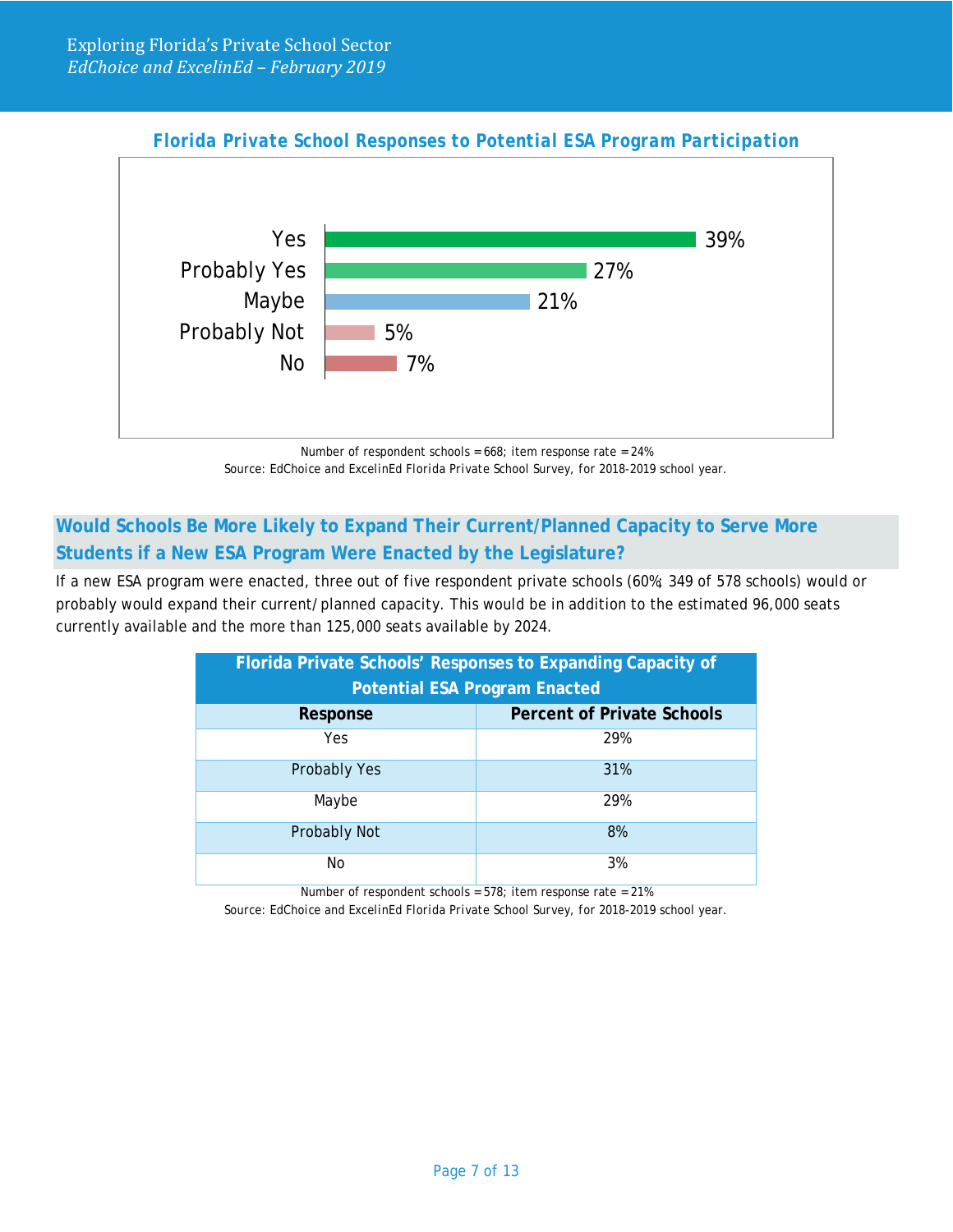## **Tuition & Fees**

#### **What Is the Cost of Combined Tuition and Fees Among Private Schools?**

Half of respondent private schools for which combined tuition and fee data are available charge \$7,100 or less for elementary school grades, \$7,500 or less for middle school grades and \$8,000 or less for high school grades.

At all levels there are some relatively expensive schools that create gaps between "average" and "median" private school tuition and fee rates. Focusing on the median amounts may offer a more representative picture of Florida private schools while minimizing outlier effects.

More than four out of five Florida private schools charge less than \$10,000 for prekindergarten (86%) or kindergarten (81%), while closer to three out of four charge less than \$10,000 for elementary school grades (77%) and middle school grades (73%) and nearly two-thirds charge the same for high school grades (64%). For comparison purposes, Florida spent an average of \$10,856 per student in public schools in 2017–18, which accounts for state funds, federal funds, debt service and capital projects.<sup>[5](#page-7-0)</sup> This amount exceeds the average and median tuition charged by respondent K-12 private schools.

| <b>Combined Tuition and Fees Amounts for Respondent Florida</b><br><b>Private Schools</b> |          |         |  |
|-------------------------------------------------------------------------------------------|----------|---------|--|
| Grade(s)                                                                                  | Average  | Median  |  |
| $K-12$                                                                                    | \$9,583  | \$7,500 |  |
| Prekindergarten                                                                           | \$6,948  | \$6,140 |  |
| Kindergarten                                                                              | \$8,128  | \$7,000 |  |
| <b>Elementary School</b>                                                                  | \$8,664  | \$7,100 |  |
| Middle School                                                                             | \$9,510  | \$7,500 |  |
| <b>High School</b>                                                                        | \$10,448 | \$8,000 |  |

Number of respondent schools = varies by item with overall of  $607$ ; item response rate =  $22\%$ *Source: EdChoice and ExcelinEd Survey of Florida private schools, for 2018-2019 school year.* 

<span id="page-7-0"></span> <sup>5</sup> Florida Department of Education. "Annual Financial Report Expenditures Per Unweighted Full Time Equivalent General Fund, Special Revenue Funds, Debt Service Funds and Capital Projects Funds FY 2017-18," accessed February 13, 2019: <http://www.fldoe.org/core/fileparse.php/7507/urlt/1718ExpendituresFTE.pdf>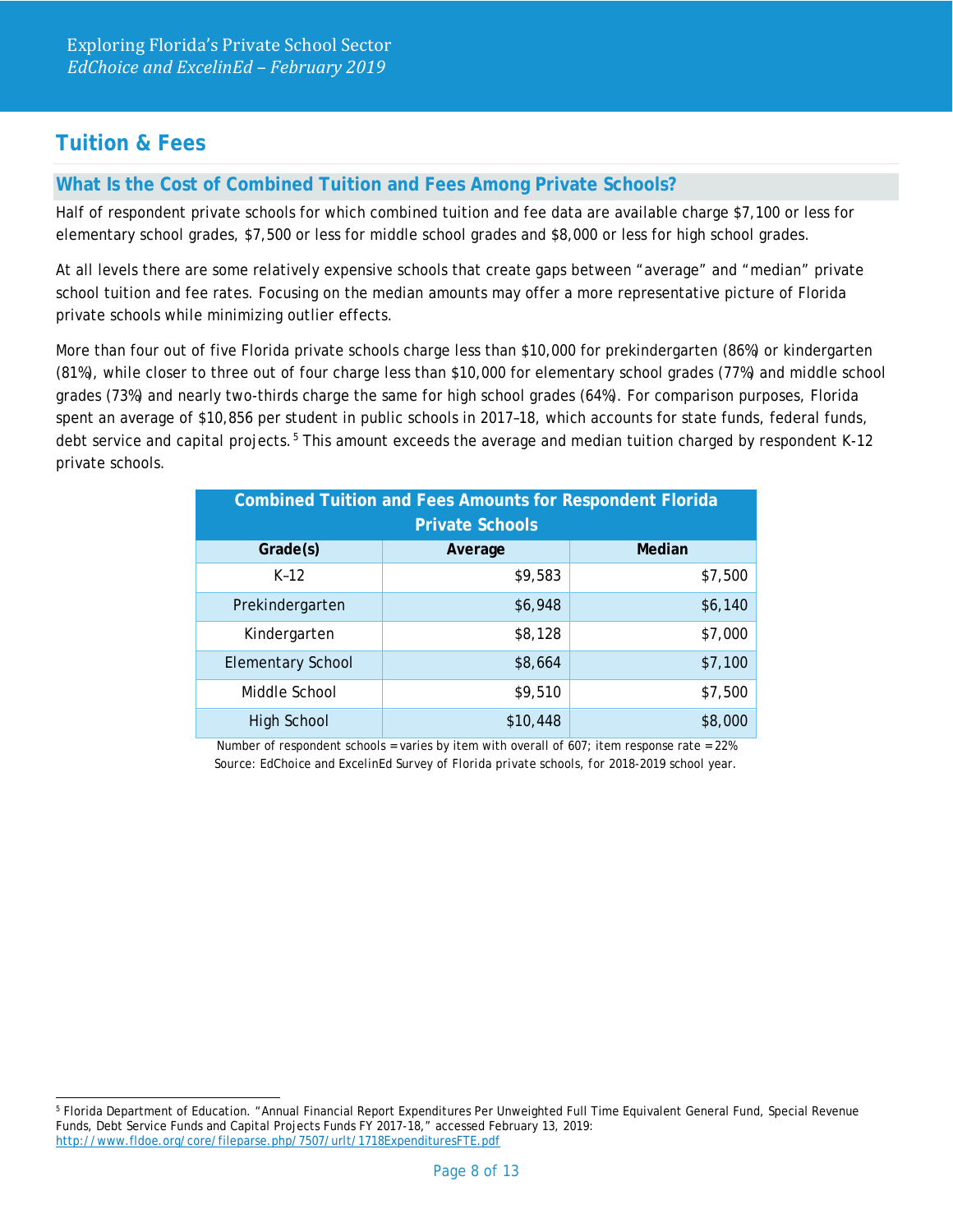## *Respondent Florida Private Schools' Combined Tuition and Fees Ranges by Grade (2018–19)*



Number of respondent schools = varies by item with overall of 607; item response rate = 22% *Source: EdChoice and ExcelinEd Florida Private School Survey, for 2018-2019 school year.*

#### **What Do Respondent Private Schools Charge in Fees?**

Half of schools for which fee data were collected charge \$575 or less. Those fees, which could be for school uniforms, books, technology, etc., are in addition to the tuition that schools charge students. The fee category in which Florida schools charge the most, on average, is fees for registration and application. Fees related to uniforms were, on average, the least-expensive fee category of Florida private schools.

| Fee Amounts for Respondent Florida Private Schools |                    |                   |
|----------------------------------------------------|--------------------|-------------------|
| <b>Fee Category</b>                                | <b>Average Fee</b> | <b>Median Fee</b> |
| Registration/Application                           | \$255              | \$200             |
| <b>Textbooks</b>                                   | \$397              | \$300             |
| Technology                                         | \$413              | \$165             |
| Transportation                                     | \$1,436            | \$925             |
| Uniforms                                           | \$210              | \$150             |
| Other                                              | \$730              | \$200             |

Number of respondent schools = varies by item with overall of 511; item response rate = 18% *Source: EdChoice and ExcelinEd Florida Private School Survey, for 2018-2019 school year.*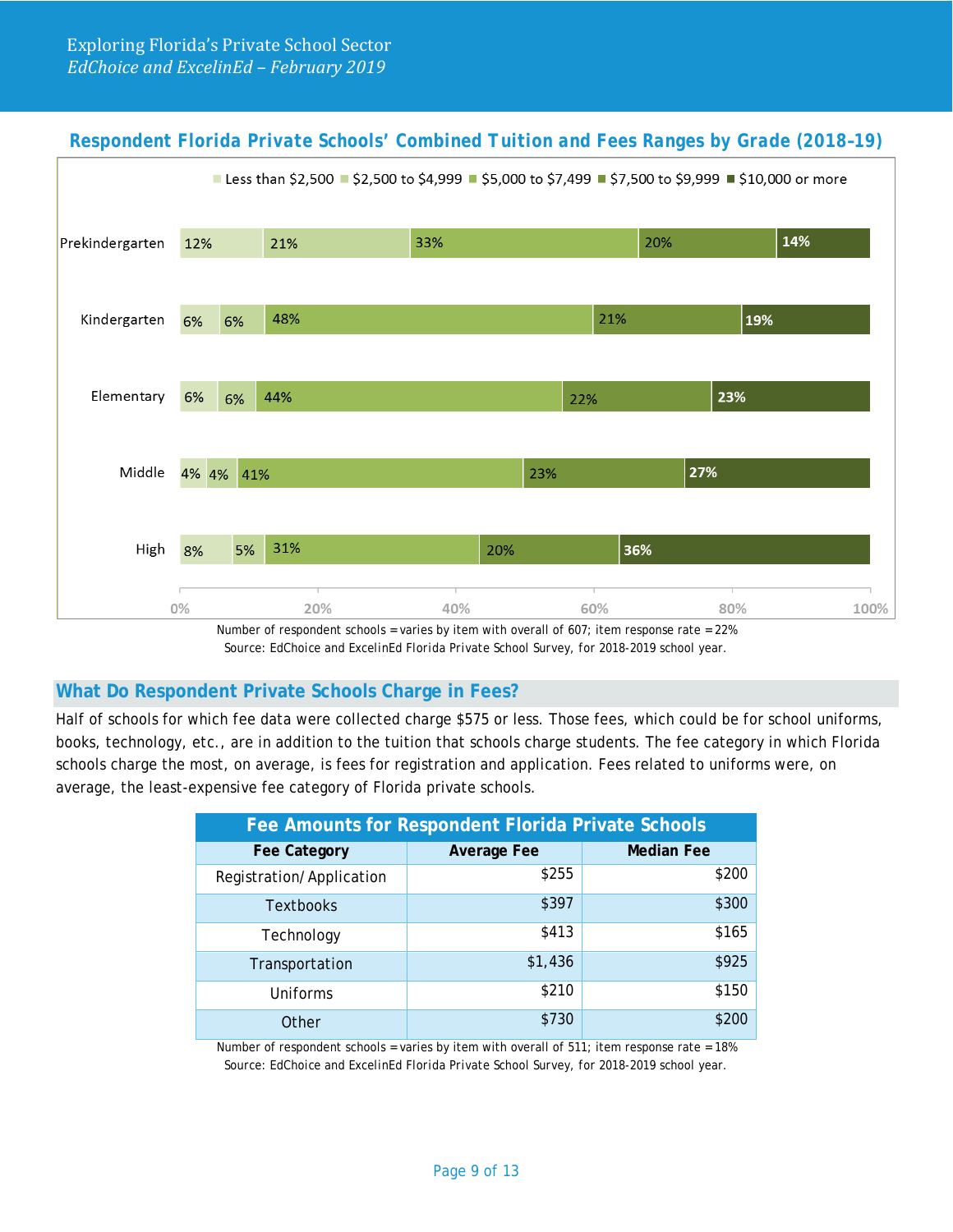## **What Proportion of Florida Private Schools Offer Some Form of Financial Assistance, and How Much Do They Offer?**

More than three-fourths of the state's private schools that responded to the question (76%; 453 of 595 schools) provide some form of tuition assistance. Half of the schools provide financial assistance to at least three out of 10 students (30%), and half of the schools provide a median of \$2,000 or more in financial assistance per student. This includes discounts but not any dollars tied to vouchers, tax-credit scholarships or ESAs.

| <b>Tuition Assistance Provided by Respondent Florida Private Schools</b> |         |         |
|--------------------------------------------------------------------------|---------|---------|
|                                                                          | Average | Median  |
| Percentage of Students Receiving Financial                               | 41%     | 30%     |
| <b>Assistance (Including Discounts)</b>                                  |         |         |
| <b>Tuition Assistance Per Student</b>                                    | \$5,993 | \$2,000 |

Number of respondent schools = varies by item with overall of 595; item response rate = 21% *Source: EdChoice and ExcelinEd Florida Private School Survey, for 2018-2019 school year.*

## **Student Profile**

## **What Proportion of Florida's Private Schools' Students Have Special Needs?**

For the schools that responded to this question, estimates show, on average, more than one out of four students who attend Florida private schools (29%) were considered to have special needs in 2017–18.[6](#page-9-0) This number should be viewed with caution as there are no state requirements for the identification of these students by private schools. For public schools, the percent of students identified as having a disability, as defined by federal and state laws, was 14% (approximately 3[7](#page-9-1)0,000 Florida students) in 2015-16.<sup>7</sup>

The discrepancy is most likely due to 56 respondent schools saying they exclusively enroll students with special needs while only six respondent schools say they typically serve students with special needs but do not have any currently enrolled. As such, it is important to note that the median proportion of students (11%) may be more useful. A median of that data point could not be found for Florida public school students.

| Respondent Florida Private Schools' Percentage of Students with |                           |                          |  |
|-----------------------------------------------------------------|---------------------------|--------------------------|--|
| <b>Special Needs</b>                                            |                           |                          |  |
| <b>Student Profile</b>                                          | <b>Average Percent of</b> | <b>Median Percent of</b> |  |
|                                                                 | <b>Private Schools'</b>   | <b>Private School's</b>  |  |
|                                                                 | <b>Students</b>           | <b>Students</b>          |  |
| With Special Needs                                              | 29%                       | 11%                      |  |
| <b>Without Special Needs</b>                                    | 71%                       | 89%                      |  |

Number of respondent schools= 437; item response rate = 16%

*Source: EdChoice and ExcelinEd Florida Private School Survey, for 2018-2019 school year.*

<span id="page-9-0"></span><sup>&</sup>lt;sup>6</sup> Students with special needs were defined on the survey as those having autism, deaf-blindness, developmental delay, hearing impairment, intellectual disability, multiple disabilities, orthopedic impairment, serious emotional disturbance, specific learning disability, speech or language impairment, traumatic brain injury, visual impairment or other health impairments.

<span id="page-9-1"></span><sup>7</sup> Authors' calculations; U.S. Department of Education, National Center for Education Statistics, Common Core of Data (CCD), "Local Education Agency (School District) Universe Survey Special ED Data", 2015-16 v.1a; "Public Elementary/Secondary School Universe Survey Membership Data", 2015-16 v.1a; "State Nonfiscal Public Elementary/Secondary Education Survey Directory Data", 2015-16 v.1a., accessed January 7, 2018 via ElS*i table*Generator[, http://nces.ed.gov/ccd/elsi/tableGenerator.aspx](http://nces.ed.gov/ccd/elsi/tableGenerator.aspx)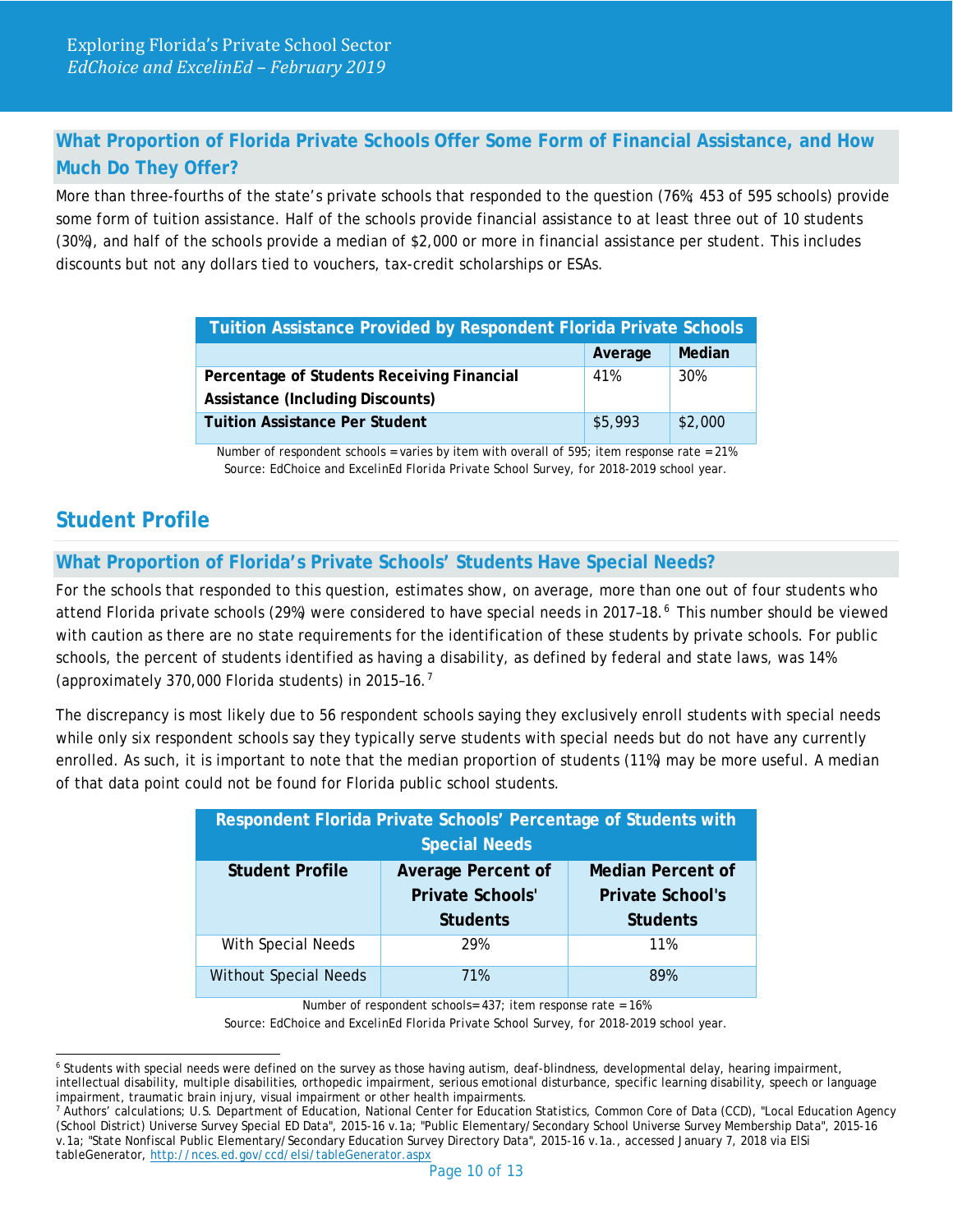#### **What Proportion of the State's Private Schools Enroll Students with Special Needs?**

Of those schools that responded to the question, three out of four (75%; 441 of 589 schools) enrolled at least one student considered to have special needs in 2018–19.

| Respondent Florida Private Schools Enrolling Students with            |                |                        |  |
|-----------------------------------------------------------------------|----------------|------------------------|--|
| <b>Special Needs</b>                                                  |                |                        |  |
| <b>Enrolled Student(s)</b><br>Number of Private<br>Percent of State's |                |                        |  |
| with Special Needs                                                    | <b>Schools</b> | <b>Private Schools</b> |  |
| Yes.                                                                  | 441            | 75%                    |  |
| Nο                                                                    | 148            | 25%                    |  |

Number of respondent schools = 589; item response rate = 21%

*Source: EdChoice and ExcelinEd Florida Private School Survey, for 2018-2019 school year.*

## **Other Relevant Findings**

#### **Which Private School Choice Program Rules and Regulations Concern Schools Most?**

Nearly three out of four schools that responded to the survey (73%; 628 of 864 schools) shared their concerns about current or potential rules and regulations from state government related to educational choice programs for at least one of the categories listed. On average, respondent schools were most concerned with rules pertaining to the following.

| Respondent Florida Private Schools' Average Concern Level for Specific<br><b>Rules and Regulations</b><br>$(1 = Very Low, 5 = Very High)$ |                              |  |
|-------------------------------------------------------------------------------------------------------------------------------------------|------------------------------|--|
| <b>Rule/Regulation</b>                                                                                                                    | <b>Average Concern Level</b> |  |
| <b>Tuition and Fees</b>                                                                                                                   | 2.9                          |  |
| Accommodations for Students with<br><b>Special Needs</b>                                                                                  | 2.8                          |  |
| Amount of Paperwork and Reporting                                                                                                         | 2.8                          |  |
| <b>State Curriculum and Instruction</b><br><b>Mandates</b>                                                                                | 2.8                          |  |
| Teacher/Staff Certification and<br>Licensure                                                                                              | 2.6                          |  |
| <b>Building Safety and Security</b>                                                                                                       | 2.5                          |  |
| <b>School Admissions and Enrollment</b><br>Guidelines                                                                                     | 2.5                          |  |
| <b>Standardized Testing Requirements</b>                                                                                                  | 2.4                          |  |
| <b>Financial Reporting and Disclosure</b>                                                                                                 | 2.4                          |  |
| School Eligibility for Program (e.g.,<br>register with state)                                                                             | 2.3                          |  |

Number of respondent schools = varies by item with overall of  $628$ ; item response rate =  $22\%$ *Source: EdChoice and ExcelinEd Florida Private School Survey, for 2018-2019 school year.*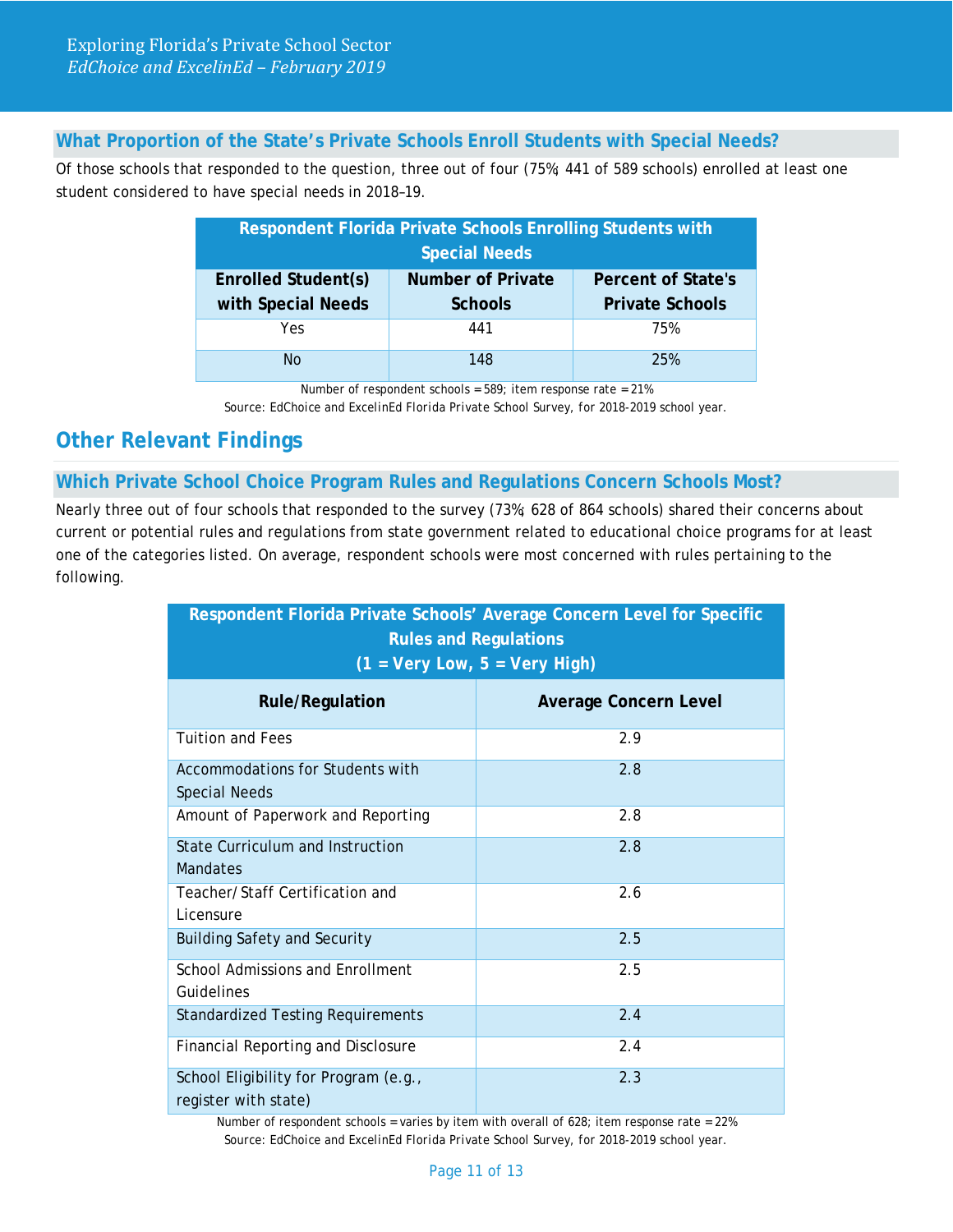## **Do Florida Private Schools Test Their Students Annually?**

More than four out of five Florida private schools (86%; 549 of 638 schools) require their students to take a nationally norm-referenced test to measure student academic performance. Of those schools, more than one-fourth reported they administered the NWEA Measures of Academic Progress, or MAP (26%; 145 of 459 schools), and the same proportion said they administered the Stanford Achievement Test, Tenth Edition or Stanford 10 (26%; 140 of 549 schools). Only 14 private schools (3%) said they administer the Florida State Assessment (state test).

| Top 10 Tests Administered by Respondent Florida Private Schools                |                                            |                                                 |
|--------------------------------------------------------------------------------|--------------------------------------------|-------------------------------------------------|
| <b>Tests Administered</b>                                                      | <b>Number of Testing</b><br><b>Schools</b> | Percentage of State's<br><b>Testing Schools</b> |
| NWEA Measures of Academic Progress (MAP)                                       | 145                                        | 26%                                             |
| Stanford Achievement Test, Tenth Edition (Stanford 10)                         | 140                                        | 26%                                             |
| TerraNova, Third Edition (TerraNova 3)                                         | 99                                         | 18%                                             |
| Iowa Assessments (any form)                                                    | 87                                         | 16%                                             |
| PSAT/NMSOT                                                                     | 79                                         | 14%                                             |
| <b>ACT Aspire</b>                                                              | 31                                         | 6%                                              |
| Basic Achievement Skills Inventory-Comprehensive<br>Version                    | 29                                         | 5%                                              |
| STAR (Math Enterprise, Reading Enterprise)                                     | 29                                         | 5%                                              |
| Florida State Assessment (state test)                                          | 14                                         | 3%                                              |
| Curriculum Associates - i-Ready Assessments (approved<br>for grades 3-12 only) | 13                                         | 2%                                              |

Number of respondent schools = 549; item response rate = 20%

*Note:* Percentages total more than 100 because some schools administer multiple tests *Source: EdChoice and ExcelinEd Florida Private School Survey, for 2018-2019 school year.*